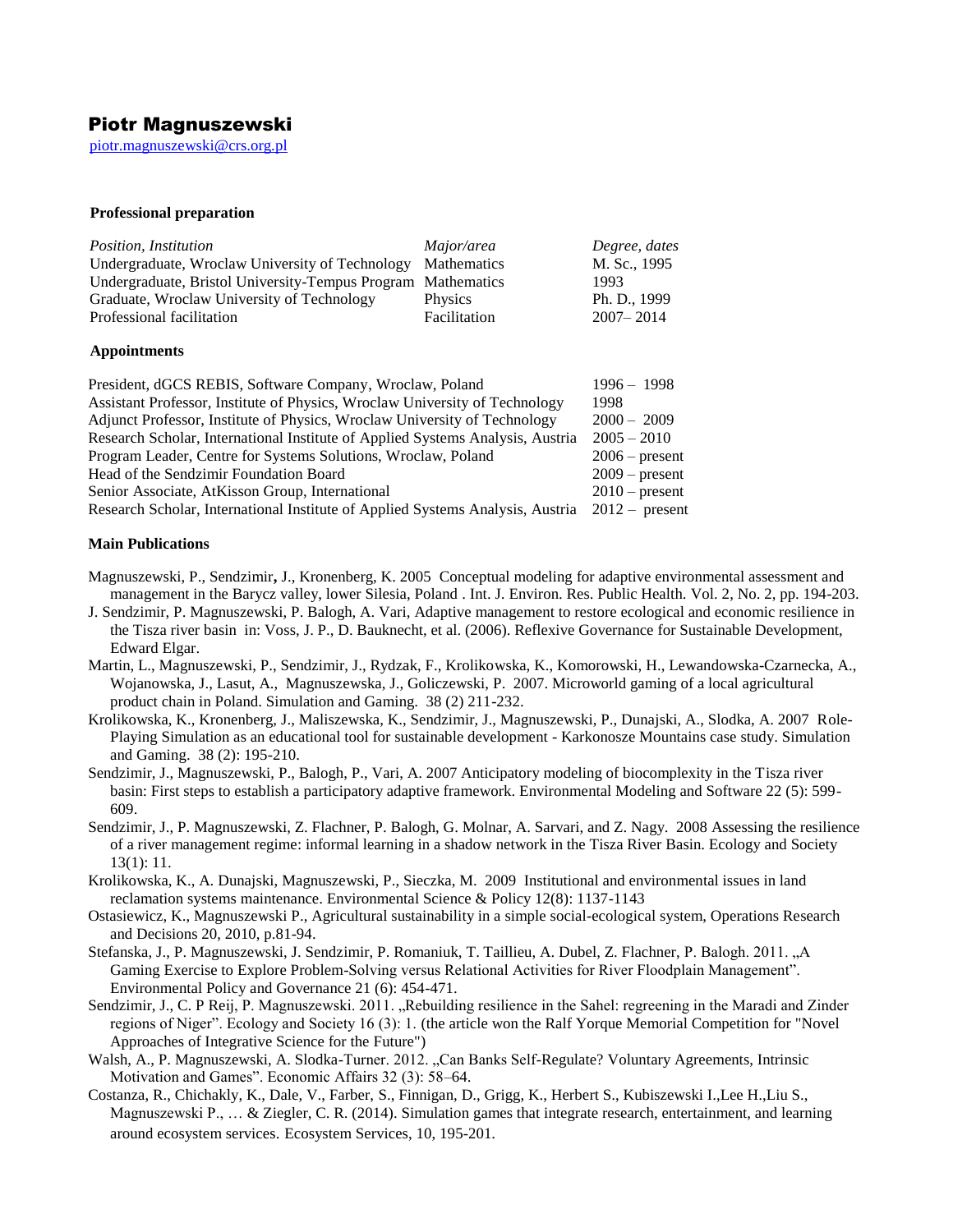Magnuszewski, P., Ostasiewicz, K., Chazdon, R., Salk, C., Pajak, M., Sendzimir, J., & Andersson, K. (2015). Resilience and Alternative Stable States of Tropical Forest Landscapes under Shifting Cultivation Regimes. *PloS one*,*10*(9), e0137497.

# **Other publications**

- Radosz, A.; Ostasiewicz, K.; Magnuszewski, P.; Machnikowski, P., (2002). Thermodynamics of Molecular Chains with a Local Asymmetric Double-Well Potential, Phase Transitions **75**(7): 869-877.
- Radosz, A.; Ostasiewicz, K.; Magnuszewski, P.; Damczyk, J.; Radosinski, L.; Kusmartsev, F. V.; Samson, J. H.; Mitus, A. C.; Pawlik, G., Radosz, (2006). Thermodynamics of entropy-driven phase transformations, Physical Review E **73**(2): 26127.
- Ostasiewicz, K., Tyc, M. H., Goliczewski, P., Magnuszewski, P., Radosz, A., Sendzimir, J (2008). Multistability of impact, utility and threshold concepts of binary choice models; Physica A, 387, (6337-6352)
- P. Hetman, P. Magnuszewski, J. Stefańska, L. Bujkiewicz, K. Ostasiewicz (2008); How nodes and groups properties influence assortativity in social networks?; Acta Physica Polonica A. Vol. 114, No 3.
- Janutka, A., P. Magnuszewski. 2010. Opinion structure changes in non-equilibrium model of social impact. Complexity 15  $(6)$ : 27–33.

# **Projects**

- Sustainable Regional Development in the Odra Catchment; Project funded by DBU and WWF; 2003
- Dynamics of Sustainable Development Environmental Conflicts Resolution in Karkonosze Mountains and Odra Valley; 2003
- Strategy for Development of Environmentally Friendly Local Products in Barycz Valley; 2004
- CAVES (Complexity, Agents, Volatility and Scale); EU 6th Framework Project Coordinator of the Work Package; 2006-2009.
- NeWater (New Approaches to Adaptive Water Management under Uncertainty); EU 6<sup>th</sup> Framework Project; 2005-2009.
- SCENES (Water Scenarios for Europe and for Neighboring States); EU 6<sup>th</sup> Framework Project; 2006-2010.
- Development and running of computer model-supported, interactive games for farmers, local government officials, and water managers, applied in Hungary, Poland, Belgium, Spain, Netherlands and Germany; 2007-2011.
- PSI-Connect (Policy Science Interaction: connecting science and policy through innovative knowledge brokerage); EU 7<sup>th</sup> Framework Project – Coordinator of the Work Package; 2009-2012.
- CNH: The Emergence of Adaptive Governance Arrangements for Tropical Forest Ecosystems; Project funded by National Science Foundation (USA) – leadership and coordination of the experimental design; 2011-…
- Many participatory projects focusing on management of linked social-ecological systems. Examples: designing local agricultural production chain, role-playing games in the community dialogue, adaptive management of river basins, resolving conflicts about water resources.
- ICT related projects: development of multi-player simulation games, designing and running social networking websites, development of advanced modelling software.
- Design and development of the Internet multi-player simulation game "Green&Great", that explores business transition towards sustainability.
- Catalyzing Green Infrastructure Pathfinder project within the Climate Knowledge and Innovation Community work package coordinator; 2013-2014
- Water Futures and Solutions Initiative coordination of the work package on stakeholder engagement; 2012-...
- Sustainable Management of Water and Fish Resources in Burkina Faso analysis of project results using concept maps; April-July 2014
- Equitable Governance of Common Goods, IIASA EEP-RPV cross-cutting project development of an experimental game exploring the management of common goods from the Cultural Theory perspective; 2014-…
- Flood Resilience project (Zurich Flood Resilience Partnership), Development of conceptual framework and stakeholder processes, 2014 - …

## **Research Interests**

System Dynamics, Simulation and Games, Resilience Theory, Qualitative and Quantitative Modelling, Institutions, Sustainable Development, Strategy and Policy Development, Knowledge Brokering, Public Participation, Effective Collaboration.